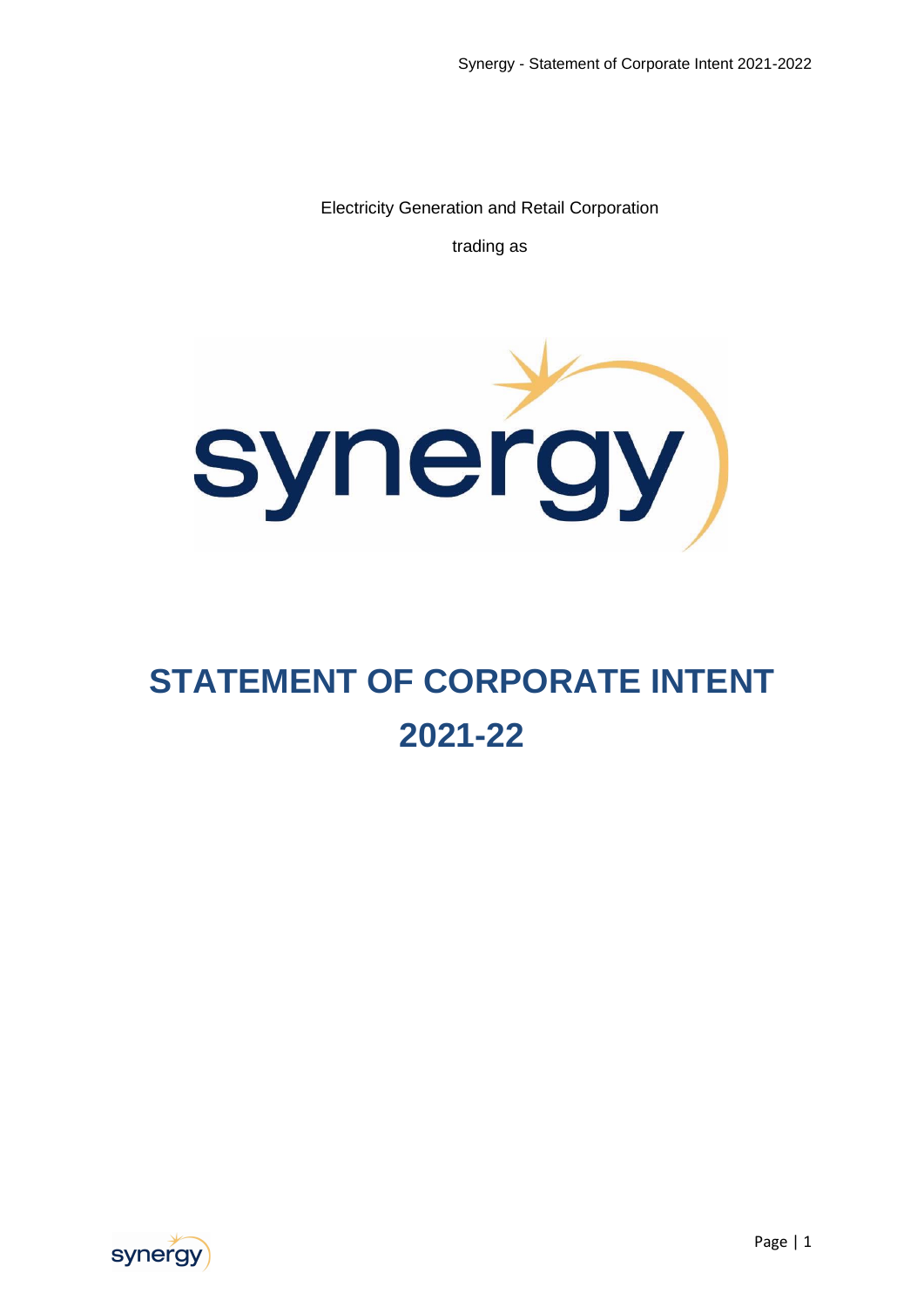## **TABLE OF CONTENTS**

| 2 BUSINESS: EXTERNAL ENVIRONMENT AND INTERNAL CHALLENGES 8 |  |
|------------------------------------------------------------|--|
|                                                            |  |
|                                                            |  |

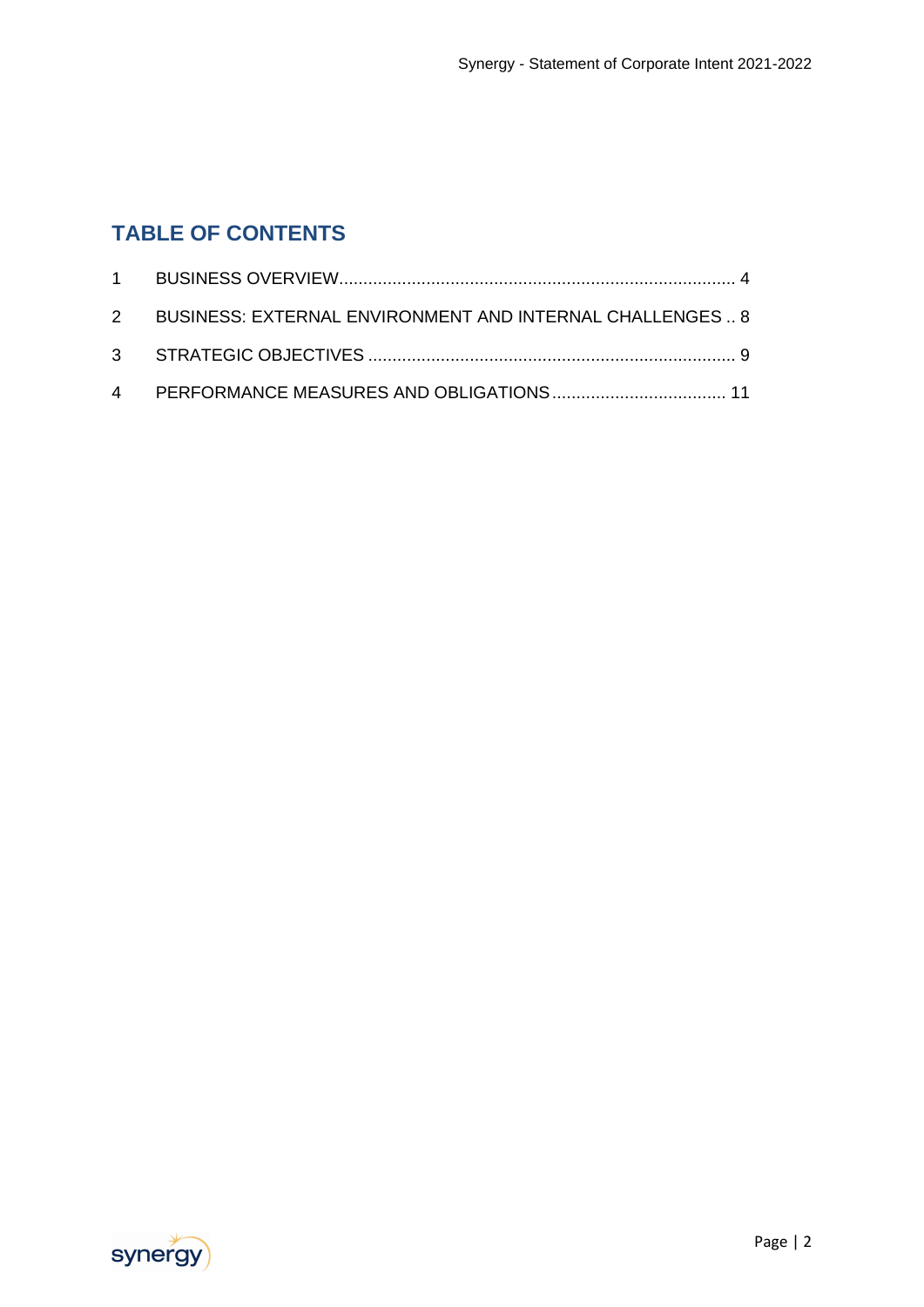#### **PURPOSE OF STATEMENT OF CORPORATE INTENT**

This Statement of Corporate Intent (**SCI**) is prepared in accordance with Part 5 of the *Electricity Corporations Act 2005* (**the Act**). It outlines the strategic direction of the Electricity Generation and Retail Corporation, trading as Synergy, over the 2021/22 financial year.

Synergy's shorter-term corporate intent and longer-term strategic direction are consistent with section 61(1) of the Act, which obligates Synergy to "act in accordance with prudent commercial principles; and endeavour to make a profit consistently with maximising its long-term value". Synergy's intended activities for the 2021/21 financial year, as outlined in this document, will help to address its current financial position and commercial sustainability, providing long term returns to the State Government and Western Australian taxpayers. This will largely be achieved by placing the customer at the core of all decisions and operations.

In accordance with section 99 of the Act, this SCI is also consistent with Synergy's Strategic Development Plan (**SDP**) 2021/26, which sets out Synergy's economic and financial objectives and operational targets over the medium term, as well as the commercial strategies and initiatives the business will pursue.

Pursuant to section 97 of the Act, this SCI is intended to apply for the corporation and any subsidiary and outlines the objectives; functions; performance targets; community service obligations; dividends and accounting policies for the financial year.

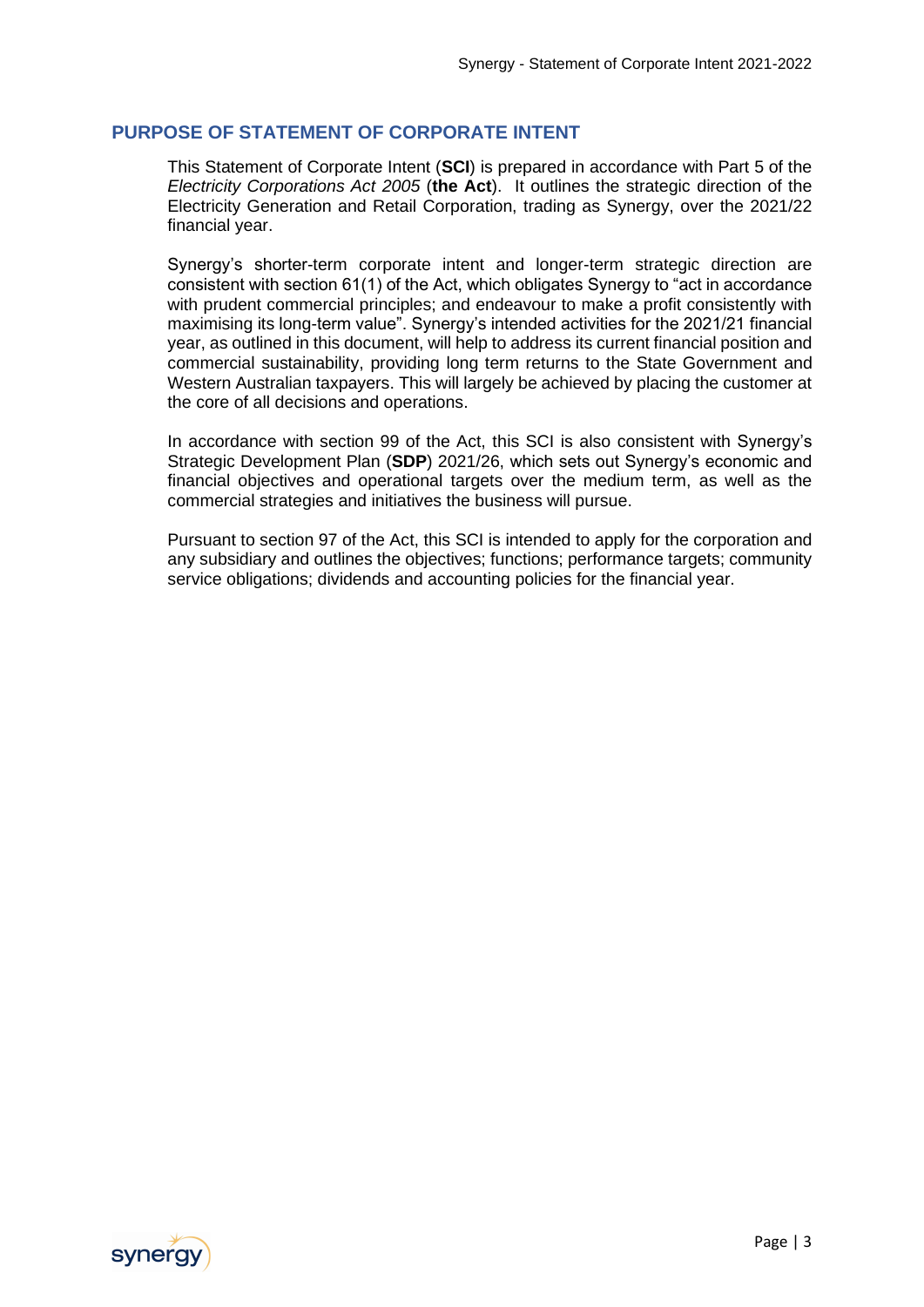#### <span id="page-3-0"></span>**1 BUSINESS OVERVIEW**

#### **1.1 Strategic objectives**

The Electricity Generation and Retail Corporation (trading as Synergy) owns and operates electricity generation assets, including thermal power stations and wind farms from Kalbarri in the north, Kalgoorlie in the east and Albany in the south in an electricity network known as the South West Interconnected System (**SWIS**).

Synergy is established under the *Electricity Corporations Act 2005* and owned by the State Government of Western Australia. Synergy reports to the Minister for Energy (**The Minister**), the Hon Bill Johnston MLA.

Synergy is the largest integrated electricity generator and retailer operating in the SWIS. It can utilise its diverse energy generation portfolio to supply reliable and efficient energy to wholesale and retail customers.

Synergy's purpose, "leading Western Australians to their intelligent energy future", is based on the ongoing role it plays in the State and what customers are demanding in the future. Synergy's purpose and its connection to customers underpins its decisionmaking processes, it is the central anchor that defines its role in the industry and the way it serves customers through improving existing and developing new energy solutions.

Synergy has a responsibility to improve its commercial sustainability to pursue longterm positive financial and service returns to the State Government and Western Australian taxpayers. This SCI has been developed consistent with section 61(1) of the Act to "act in accordance with prudent commercial principles; and endeavour to make a profit consistently with maximising its long-term value".

Synergy is regarded as being a leading customer centric utility, with a brand that is trusted by its customers. Synergy is responsive and proactively meeting the changing needs of customers and is providing an expanded range of products and services to create and enhance its position in intelligent energy.

Synergy's newly approved corporate strategy compels it to become a customercentric, proactive, energy-solutions provider. The strategy provides clarity on who Synergy is, what it will do and how it will do it. In order to achieve this, Synergy will put the customer at the heart of everything it does. Systems, processes and capabilities, will drive an organisational wide effort that ensures resources are focused on activities that deliver on the strategy.

The 2021-22 year will be one of the most critical and transformational periods in the history of the energy industry, with a growing number of challenges faced by the sector more broadly, but also by Synergy specifically. Collectively, Synergy and its stakeholder partners must work together to ensure the challenges are overcome successfully for the benefit of all consumers and the State.

In the immediate term, Synergy will continue to work with the State Government on factors within its control and within the parameters below to address risks concerning Synergy's financial position. Given the unprecedented and changing energy sector, Synergy will also, where and if appropriate, advocate for any changes to its operations and management which could result in better outcomes for the State Government and the community.

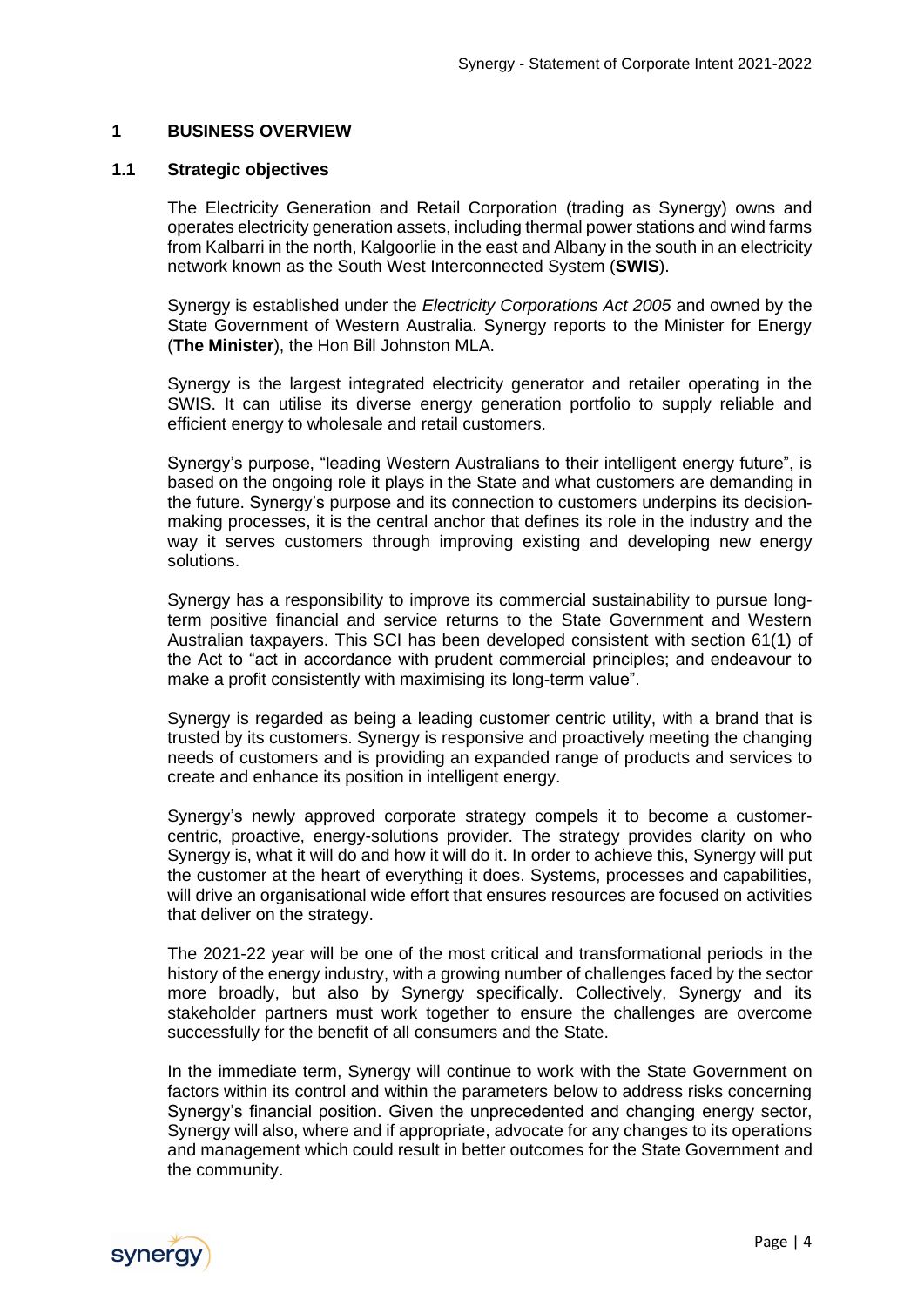Over the period that is the subject of this SCI, Synergy will progress the following:

#### (a) **Develop new products and services**

- (i) Synergy focuses on working with the customer to determine "bespoke" energy solutions based on their specific needs, whether they be as simple as delivery of low-cost and reliable energy, or to assist customers to become self-sufficient and monetise their excess supply; and
- (ii) Synergy will use data and energy technologies to innovate, more deeply understand its customers and anticipate their energy needs.

#### (b) **Strengthen relationships**

- (i) Synergy is a market leader it partners with the State Government and other players (for example Australian Energy Market Operator (**AEMO**), Western Power (**WP**) and independent power producers and together they provide a set of solutions in a cost effective manner to maximise value to all Western Australians in the SWIS; and
- (ii) Synergy is a key partner to the State Government in delivering the Distributed Energy Resources (**DER**) roadmap successfully and is on the pathway to becoming a leader in DER aggregation and orchestration.

#### (c) **Optimise its portfolio of assets**

- (i) Synergy is working towards aggregating and orchestrating DER in the SWIS and has greater understanding of demand and supply;
- (ii) Synergy mitigates demand volatility by offering energy management solutions to the market; and
- (iii) in addition to the proposed large-scale battery at Kwinana, Synergy will consider further investment in storage systems as an option to support the acceleration of DER uptake, while still ensuring reliability and system security at the lowest cost.

#### (d) **Invest**

- (i) investment is focussed on tools and technologies that accelerate DER uptake and provide a return on investment to Synergy. As DER uptake increases, the focus will turn to opportunities for customers that wish to move off the grid:
- (ii) Synergy has invested in technologies that improve probabilistic forecasting of supply, demand, price, and optimisation, to improve its accuracy and incorporate more uncertain resources and uncertainty in general; and
- (iii) Significant investment will be required in systems, capability and energy storage assets (excluding the Kwinana large-scale batteries) over the next five years.

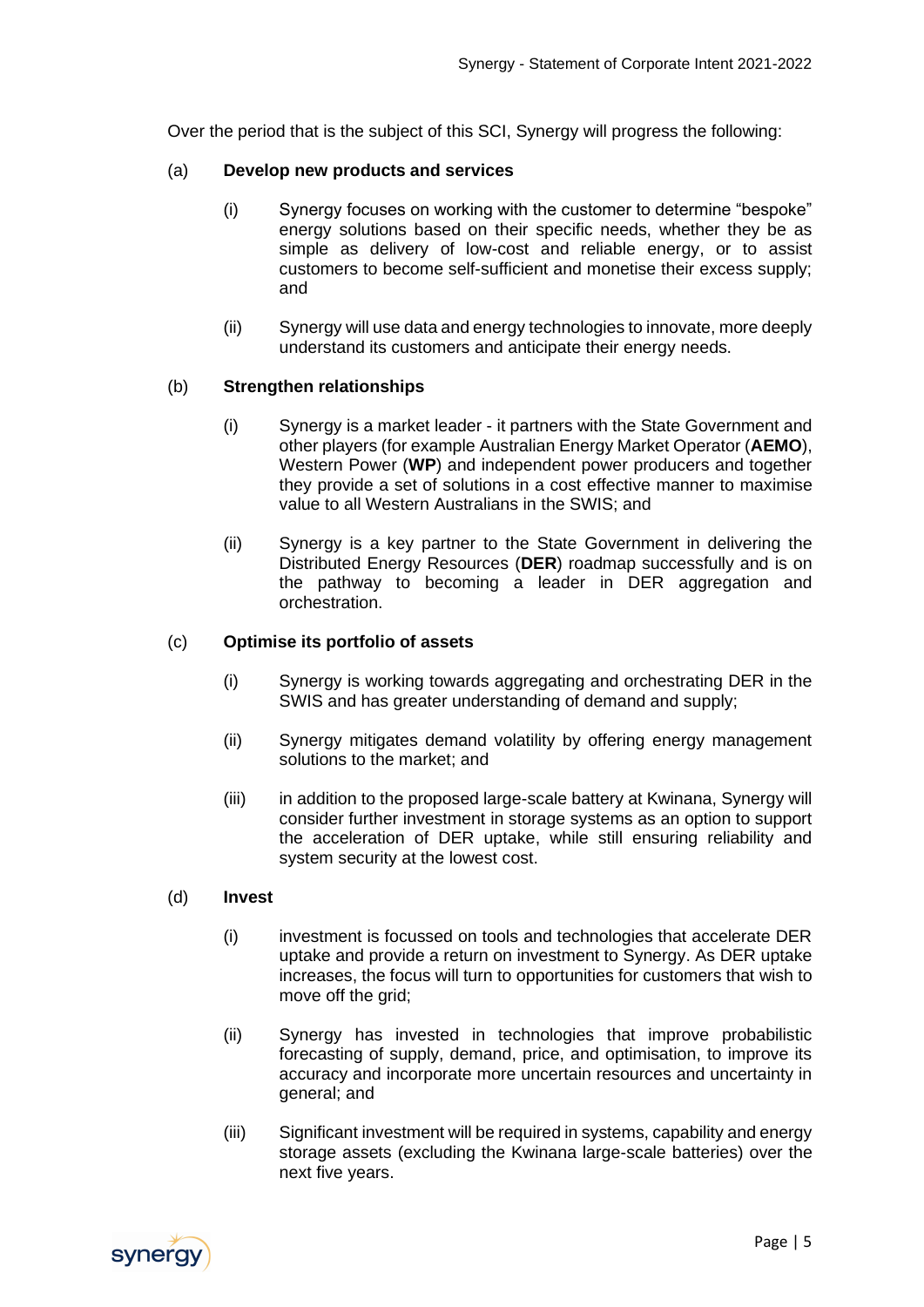The pursuit of Synergy's strategic vision is underpinned by a set of values that are aimed at guiding the behaviour of all Synergy employees. The four core values are:

- (a) **Innovation** this is driven by a belief that there are always better ways of doing things by embracing change and the opportunity of Synergy to shape its own future;
- (b) **Accountability** for Synergy this means taking ownership and initiative to solve problems, demonstrating responsibility and taking ownership of decisions;
- (c) **Collaboration** seeking and sharing both goals and the ideas that promote the best outcomes for the business, respect for team members and working cooperatively as one team; and
- (d) **Trust** for Synergy this means acting with integrity and creating a work environment that sets others up for success, valuing peers, customers and the wider community in which Synergy operates.

Supporting Synergy's values are commitments to financial management, customer excellence and safety.

#### **1.2 COVID-19 response**

In response to the COVID-19 pandemic, Synergy enacted contingency plans to safeguard the delivery of critical services for customers. Synergy will continue to support every customer and their individual circumstances as the State continues to respond to the COVID-19 pandemic.

Synergy has an ongoing commitment to support customers in hardship through programs such as case manager one on one customer support, education for customers on how to reduce energy usage, and offering customers payment arrangements which vary bill payment frequency and amounts to take into account unexpected life events that impact their capacity to pay.

Synergy will deliver and implement two initiatives as part of the WA Recovery Plan the Schools Virtual Power Plant (**Schools VPP**) pilot and the Smart Energy on Social Housing (**SESH**) pilot.

The Schools VPP pilot will transform ten schools into smart, green VPPs by receiving commercial batteries. The Schools VPP will be aggregated, centrally controlled and orchestrated by Synergy for the benefit of the school and local community.

SESH is a smart energy pilot for social housing. It will install solar panels and other DER on social housing to provide those who would otherwise not easily access renewable technology, the opportunity to unlock solar benefits. The project aim is to develop and deliver a scalable delivery model for DER on social housing that provides value to Synergy and tenants.

The pilot is expected to benefit around 500 properties, with program participants to save each year on their electricity bills.

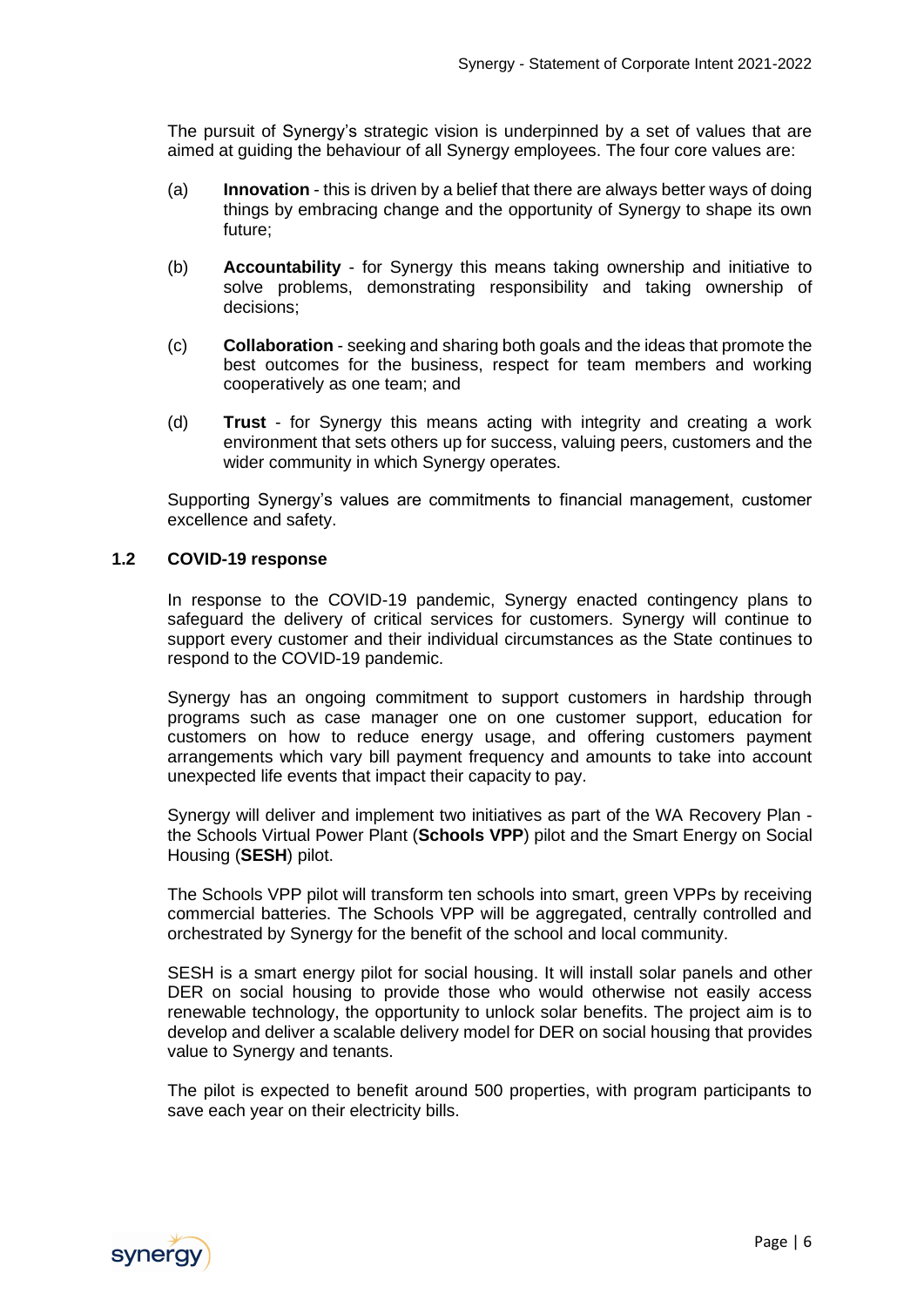#### **1.3 Operations/activities**

Synergy is the largest integrated electricity generator and energy retailer (**gentailer**) operating in the SWIS. Its objective is to utilise its diverse energy generation portfolio to supply reliable and efficient energy to wholesale and retail customers.

Currently, Synergy employs approximately 900 people servicing over one million electricity customer accounts and approximately 400 industrial and commercial gas customers.

Synergy owns Western Australia's largest electricity generation portfolio with 2,190 megawatts (**MW**) of capacity. Synergy also has 1,840 MW contracted under existing power purchase agreements with independent providers.

In line with the requirements of the Act and the *Electricity Corporations (Electricity Generation and Retail Corporation) Regulations 2013*, Synergy is functionally organised to deliver on its key purpose as follows:

- (a) Generation: responsible for the management of Synergy's generating assets, including the safe and reliable operations and maintenance of Synergy's power stations and associated infrastructure;
- (b) Wholesale: responsible for the wholesale trading of electricity and gas. The wholesale business unit (**WBU**) manages the dispatch of Synergy's generation fleet, independent power producer contracts and Synergy's fuel contracts. WBU buys electricity and related products and sells to retail and wholesale market participants under ring fenced arrangements; and
- (c) Retail: carries out the retail operations of Synergy, involving the pricing, sale and marketing of electricity and gas to customers. Retail is focused on customer experience and driving high levels of service and engagement.

#### **1.4 Workforce Transition**

Synergy is on track for the planned closure of Muja C Unit 5 by October 2022 and Unit 6 by October 2024. This action is a result of Synergy re-shaping its generation portfolio to more effectively match current and future electricity demand requirements.

Synergy's Workforce Transition program was developed in collaboration with its workforce, unions and the State Government to ensure a just transition for those directly impacted by the closure.

During 2020, Synergy's Workforce Transition plan was supported by 18 transition workshops, 3 employee roadshows and a series of information sessions. Synergy is now entering the next phase of its Workforce Transition Plan which supports 270 full time effected employees through an assessment of skills, redeployment, upskilling, training and development programs, assistance with job search, financial planning support and preparation for retirement.

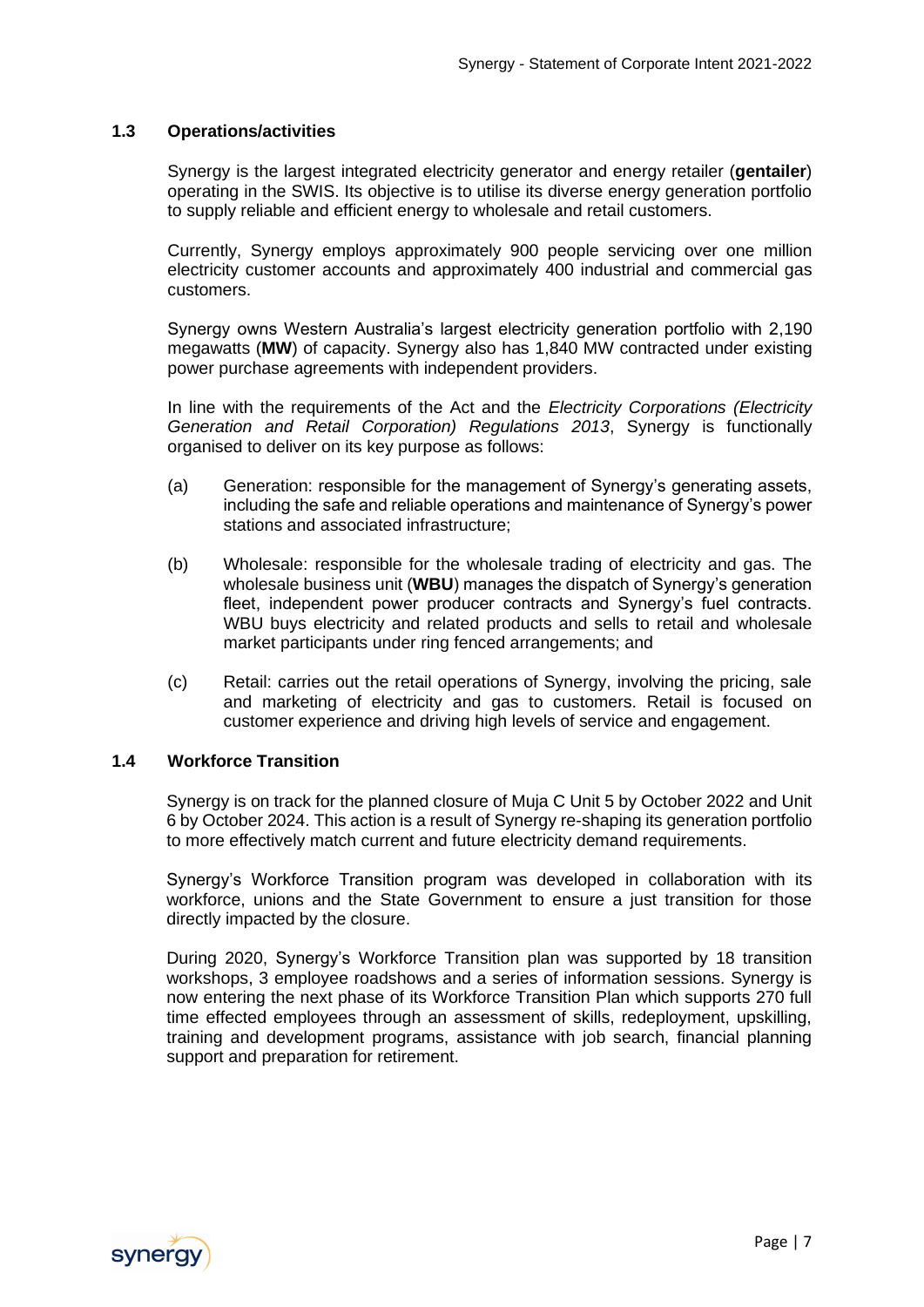#### <span id="page-7-0"></span>**2 BUSINESS: EXTERNAL ENVIRONMENT AND INTERNAL CHALLENGES**

The next five years will prove to be one of the most critical and transformational periods for the energy sector not only in Western Australia but across Australia and the world. New technology, market adjustment, old technology interface and growing competition in a new-look market are still evolving. The energy market is rapidly changing with decreasing system revenue, pressure on scheduled generation, increasing customer inequity and, for Synergy directly, the requirement to purchase more energy at high prices and sell energy at low or negative prices.

Like many electricity utilities around the world, Synergy is facing significant disruption. Upstream generation activities are being challenged by the increased penetration of large and small-scale renewable generation.

As a Government Trading Enterprise (**GTE**) Synergy recognises it has a role to play in helping to transition to the new energy future. Synergy's assets are needed to keep the lights on, particularly during the transition.

Advances in downstream technology (such as battery storage, smart meters and blockchain) and the emergence of different business models enabled by distributed generation, such as, virtual power plants and peer-to-peer trading are changing the way electricity is traded, sold and consumed by customers. These technologies offer customers greater awareness, choice and more control over their electricity usage.

Increased solar generation during the day has the effect of requiring Synergy's scheduled coal and gas generation to ramp-up at a steeper rate to meet evening demand. The marked change to the electricity demand profile requires greater flexibility of supply, characterised by increased use of higher cost, flexible gas-fired peaking and mid-merit generators, until battery storage can be installed at scale, as well as more frequent plant shutdown and start-up cycles for base load coal generation.

Annual uptake of rooftop solar in the SWIS is expected to increase by at a further 200- 300 MW per annum over the next five years.

#### **2.1 Declining growth in customer demand**

Customers now have greater autonomy and more choice in the way they source, use, store and pay for electricity. In the short term, Synergy's energy demand from noncontestable customers is forecast to decline by 916GWh over the next four to five years.

#### **2.2 Increasingly competitive landscape**

Changes in customer expectations, competition from other retailers and technological disruptions are direct challenges to Synergy's future sustainability and economic performance.

#### **2.3 Regulatory and policy environment**

Synergy is supporting the State Government's GTE reform program and its proposed principles, which aim to streamline the operations of GTEs, standardise governance and accountability and strengthen oversight.

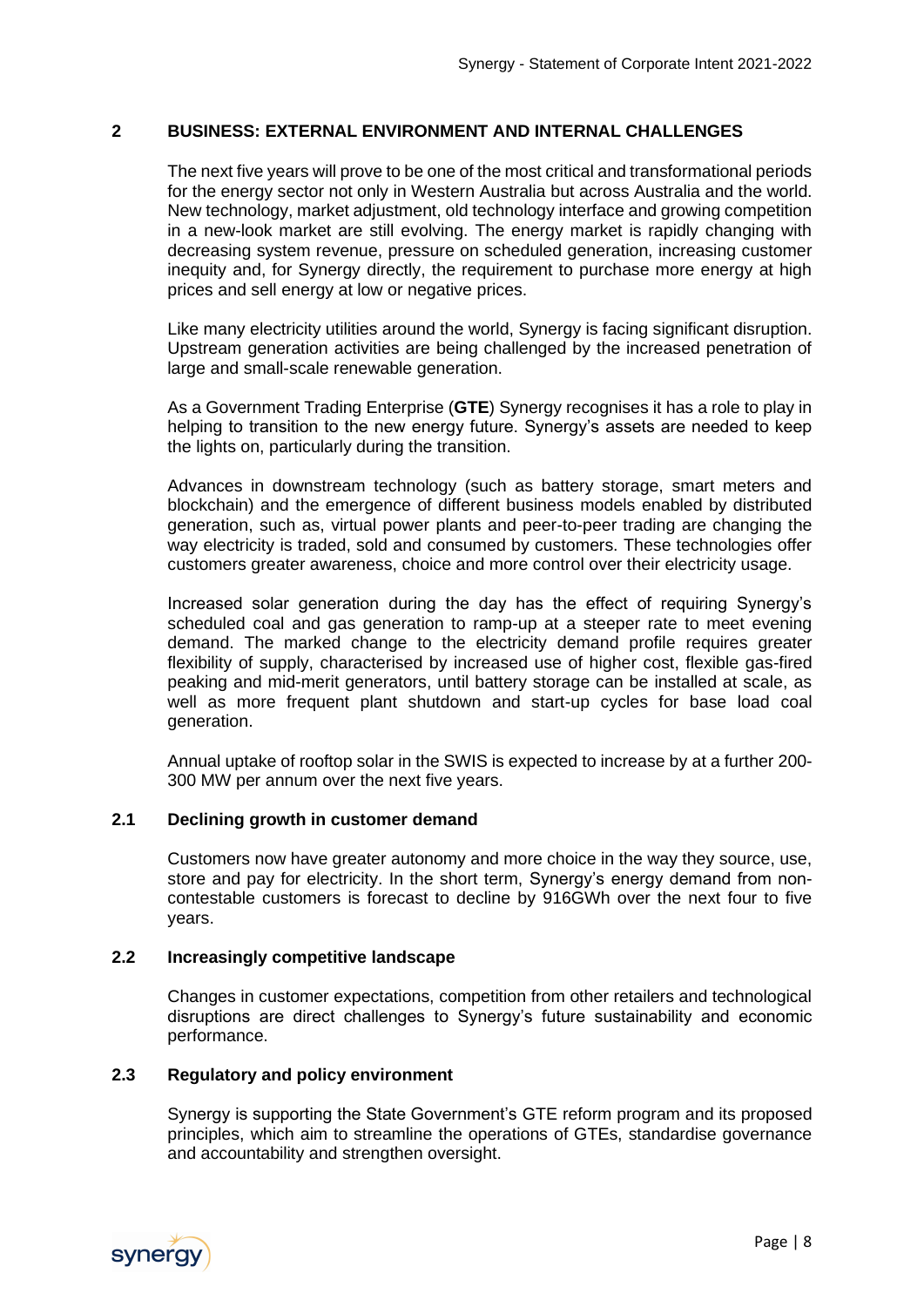Synergy is also supporting the State Government's energy reform program by proactively working with the Energy Policy WA (**EPWA**) and the Department of Treasury (**DoT**) to progress and implement various reform elements. Synergy's commitment to supporting EPWA extends to providing funding and other resources.

Synergy will ensure internal business strategies and any new business models, products and services align with the State Government's energy reform agenda.

#### <span id="page-8-0"></span>**3 STRATEGIC OBJECTIVES**

Synergy's SCI for 2021-22 has been developed with the objective of improving Synergy's commercial sustainability to pursue long-term returns to the State Government and Western Australian taxpayers. Accordingly, Synergy will:

- (a) continue to operate in Western Australia as a GTE;
- (b) be a trusted and aligned source of expertise for government and be a respected and trusted market participant, reflecting its leading role in the Western Australian energy landscape;
- (c) endeavour to be commercially sustainable and provide returns to its owner; and
- (d) remain a gentailer with a strong footprint in the generation, wholesale and retail markets.

In addition to Synergy's strategic objectives, the safety and wellbeing of its employees are fundamental to core business.

Synergy's key initiatives occurring during the period include:

- (a) continue preparations for the retirement of Muja C and the associated workforce transition;
- (b) ongoing refinements and optimisation of generation business unit operations and maintenance;
- (c) continue commercial discussions with Synergy's existing major fuel and power purchase providers with the aim of attaining mutually beneficial and sustainable financial outcomes and maintain positive long-term relationships;
- (d) consider further development of renewable energy generation opportunities;
- (e) actively investigating energy storage solutions to complement its generation fleet so that it is better matched to the changing energy market landscape importantly including system stability needs;
- (f) in collaboration with EPWA and other stakeholders, develop large-scale and small-scale energy storage opportunities;
- (g) continue to work proactively with EPWA to support the energy transformation taskforce program and other market reform initiatives;

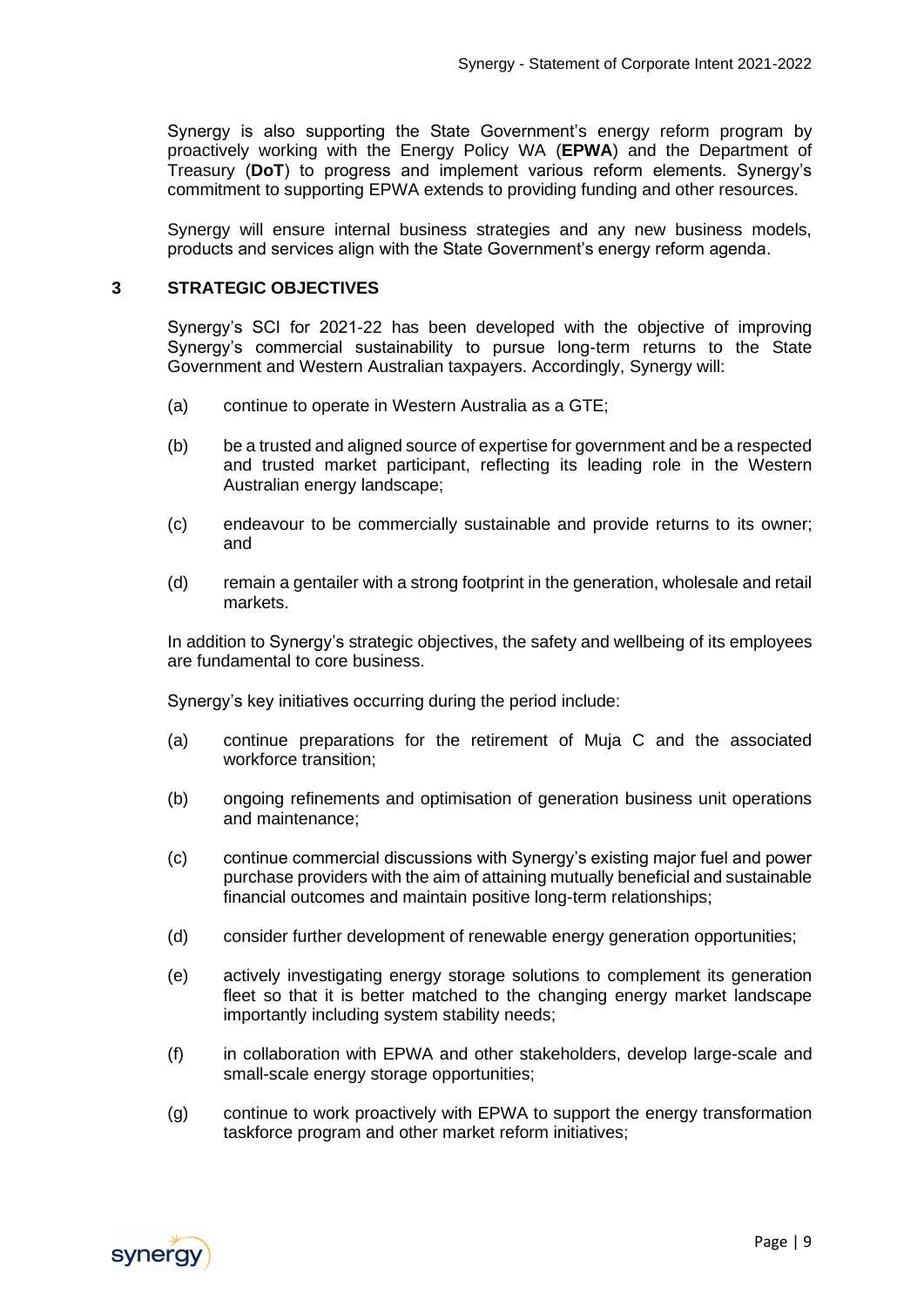- (h) obtaining fair compensation for essential system services by working collaboratively with the ETIU on the essential system services stream of the energy reform program;
- (i) aligning organisational structure and people capability to the new corporate strategy;
- (j) focussing on providing support and solutions for customers in hardship; and
- (k) digitisation of the workplace and customer platforms.

In achieving its purpose and objectives Synergy will:

- (a) live its values of innovation, accountability, collaboration and trust;
- (b) focus on being a cost-efficient, reliable and safe generator;
- (c) optimise generation fleet to meet market and commercial imperatives;
- (d) implement a workforce transition program to reflect its changing generation portfolio;
- (e) provide consistently high levels of customer service to best position Synergy for any possible future reduction in the contestability threshold;
- (f) continue to provide electricity and gas to tariff and contestable customers, and explore providing a broader set of behind-the-meter products and services to meet increasing customer expectations; and
- (g) proactively engage with stakeholders on its vision and plans for the future.

#### **3.2 Synergy's strategic future**

A transformative corporate strategy for Synergy to become a customer-centric, proactive, energy solutions provider has been noted by the Synergy board and the Western Australian Cabinet.

With the customer as its focus and its mandate. Synergy is moving to upgrade its Customer Engagement Platform (**CEP**). This will replace a variety of platforms and will result in a more integrated and bespoke customer service experience.

To support new DER markets and the State Government's DER roadmap, Synergy will investigate investing in systems and technologies that facilitate Synergy's customers becoming active market participants in generating, using and trading electricity.

Synergy will also play a strong role in consumer education, positively incentivising customers to change their behaviour, giving them control and helping them manage their own energy usage.

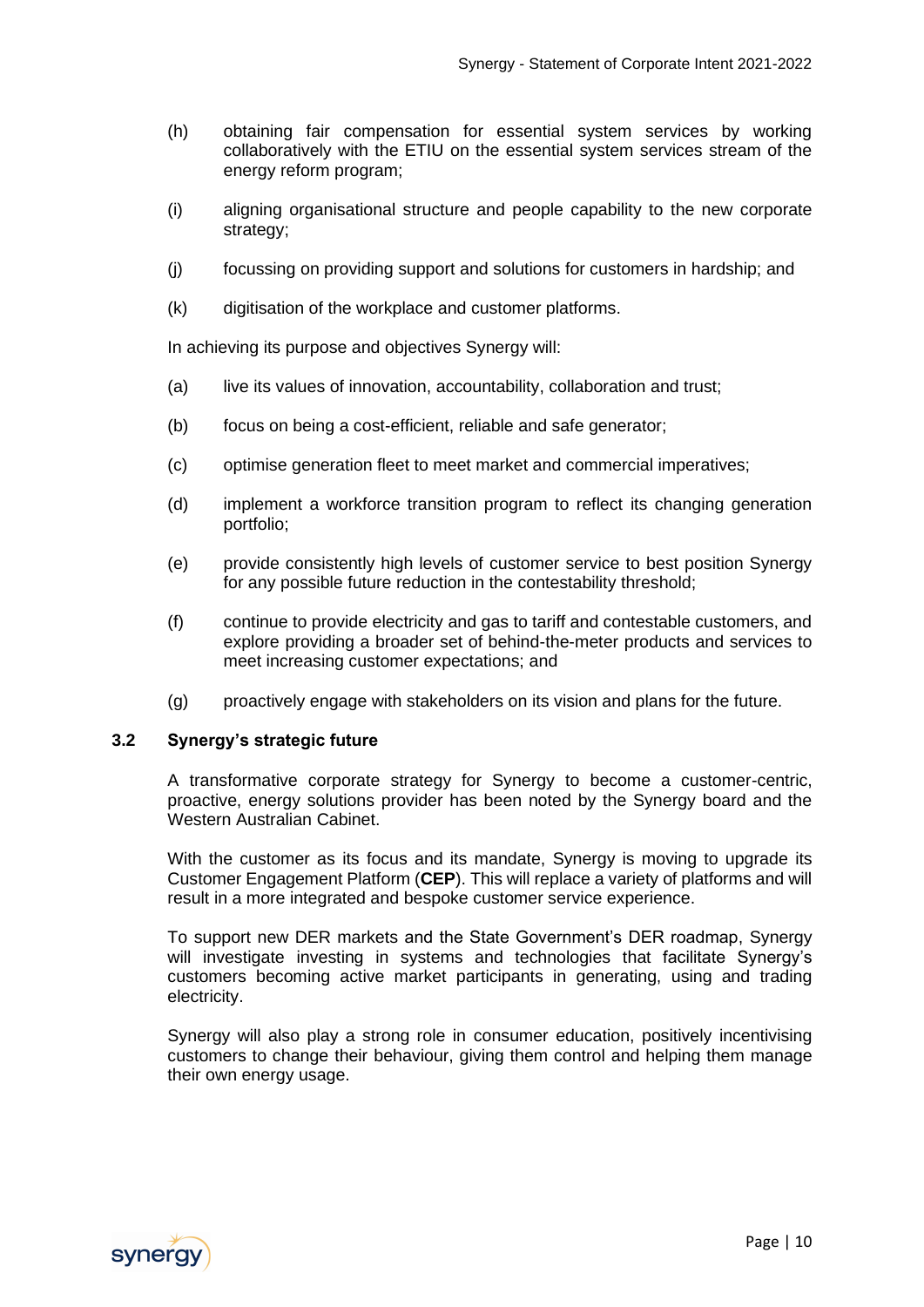#### <span id="page-10-0"></span>**4 PERFORMANCE MEASURES AND OBLIGATIONS**

Synergy's most recently approved forecast financial outlook is presented below.

#### **4.1 Key performance indicators (KPI)**

The business will manage day-to-day performance through the use of a wide range of operational KPIs. The measures and targets for these operational KPIs for 2021-22 are as detailed below:

|                                                                                | $2021 - 22$<br>target |  |  |  |
|--------------------------------------------------------------------------------|-----------------------|--|--|--|
| <b>Financial performance</b>                                                   |                       |  |  |  |
| Earnings before interest, depreciation, amortisation and tax ( <b>EBITDA</b> ) | \$219.7m              |  |  |  |
| <b>EBITDA</b> margin                                                           | 6.8%                  |  |  |  |
| Net profit after tax (NPAT) margin                                             | 3.0%                  |  |  |  |
| Employee engagement                                                            |                       |  |  |  |
| Employee engagement survey result greater than or equal to                     | 4.4                   |  |  |  |
| <b>Employee safety</b>                                                         |                       |  |  |  |
| Recordable Injury Frequency Rate (RIFR) lower than or equal to                 | 1.9                   |  |  |  |
| <b>Regulatory compliance</b>                                                   |                       |  |  |  |
| Various legislative compliance requirements, number of material breaches       | Nil                   |  |  |  |
| <b>Customer service</b>                                                        |                       |  |  |  |
| Customer Effort Score (CES) greater than or equal to                           | 68.2%                 |  |  |  |

#### **4.2 Dividend policy**

Consistent with the performance targets, dividends are agreed annually with government according to the profit results. Synergy will comply with the requirements of the Act. Section 126 of the Act requires the Synergy board to recommend a final dividend to the Minister as soon as practicable after the end of the financial year. Synergy's current dividend payout ratio is 75 per cent of the audited June year‐end NPAT equivalent.

Payment of a final dividend, once accepted by the Minister with the concurrence of the State Treasurer (**Treasurer**), is generally no later than six months after the end of the financial year to which it relates.

Where an interim dividend is paid, the amount is offset from the final dividend payment.

#### **4.3 Accounting policies and governance standards**

Synergy's accounting policies are consistent with Australian accounting standards, applying the not-for-profit elections where applicable. Financial statements utilise the accruals basis of accounting and reflect the historic cost convention, except for derivative financial instruments and defined benefit obligations, which are measured at fair value.

In addition, the following guidelines and standards are considered to be most relevant to Synergy's corporate governance practice:

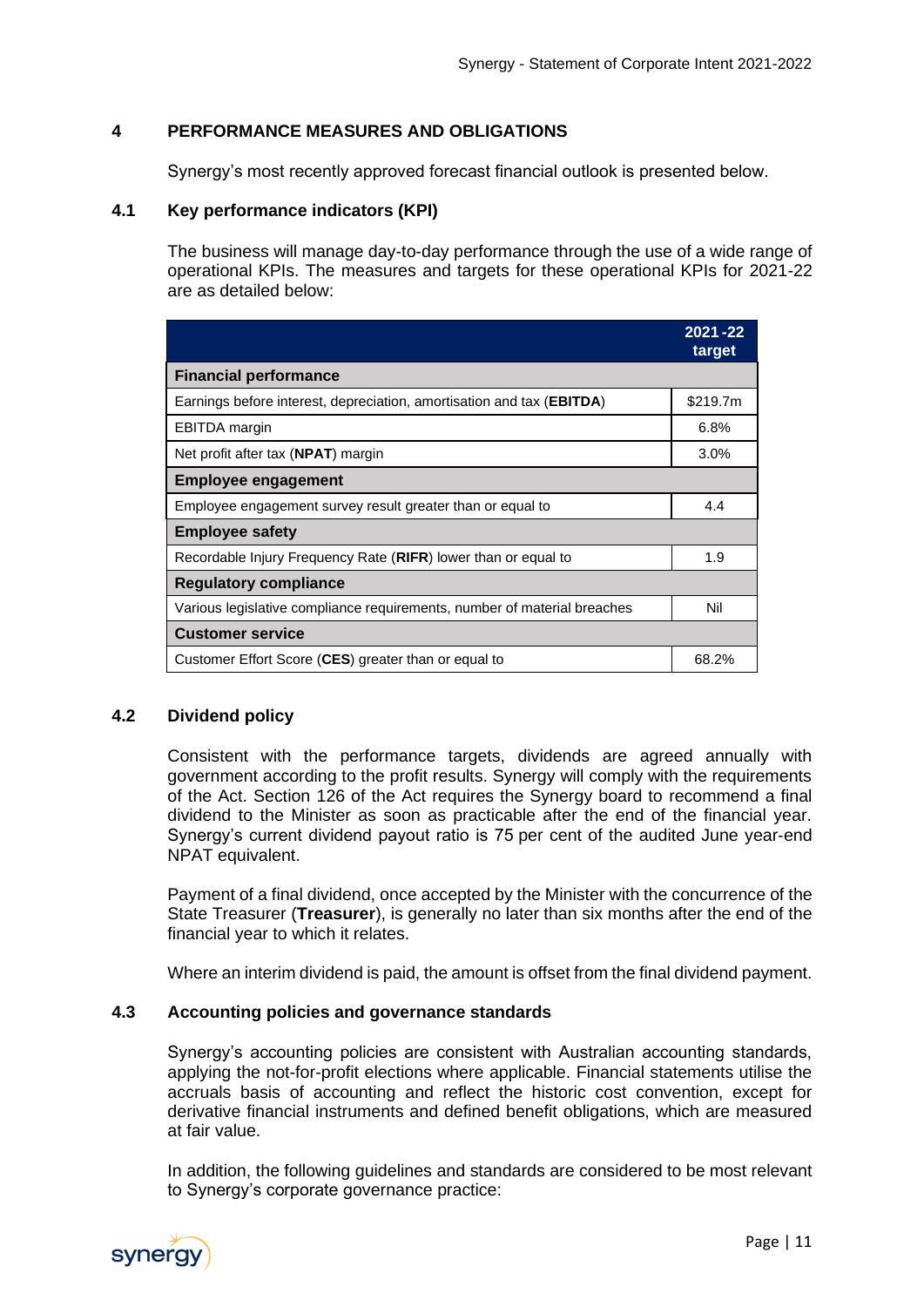- (a) Australian standard: AS 8000-2003: good governance principles;
- (b) Australian standard: AS ISO 19600: 2014 compliance management systems guidelines;
- (c) Australian standard: AS ISO 31000: 2009 risk management principles and guidelines; and
- (d) Australian Stock Exchange (**ASX**) Corporate Governance Council, 4th edition, corporate governance principles and recommendations.

Although Synergy is not obliged to comply with the ASX guidelines, the business has committed to adopt best practice principles and practices that are in the best interests of its stakeholders.

#### **4.4 Ministerial reporting**

To meet the reporting requirements as outlined in the Act, Synergy will provide the Minister and Treasurer with a quarterly report (including a separate statement of financial performance for each business unit and subsidiary), for the first three quarters, and an annual report for the whole financial year.

Each quarterly report will be submitted one month after the end of the quarter. It will include:

- (a) an overview of performance including specific performance indicators as detailed in the SCI;
- (b) highlights of important achievements; and
- (c) consolidated financial statements with relevant accompanying notes.

The following additional confidential information will be provided:

- (a) on a quarterly basis, for the profit and loss statement, a summary of key variances to year-to-date budget with accompanying commentary; and
- (b) on an annual basis, within three months of the end of the financial year, a schedule comparing actual capital expenditure against budgeted capital expenditure, by project.

The annual report will follow the end of the financial year and will be provided to the Minister and Treasurer within the time specified by the Act. It will include:

- (a) consolidated statutory financial statements;
- (b) other statutory information required by the Act;
- (c) an overview of major achievements and an appraisal of future prospects; and
- (d) a comparison of performance with the SCI targets.

In addition to quarterly and annual reports, the Minister and Treasurer will be provided with:

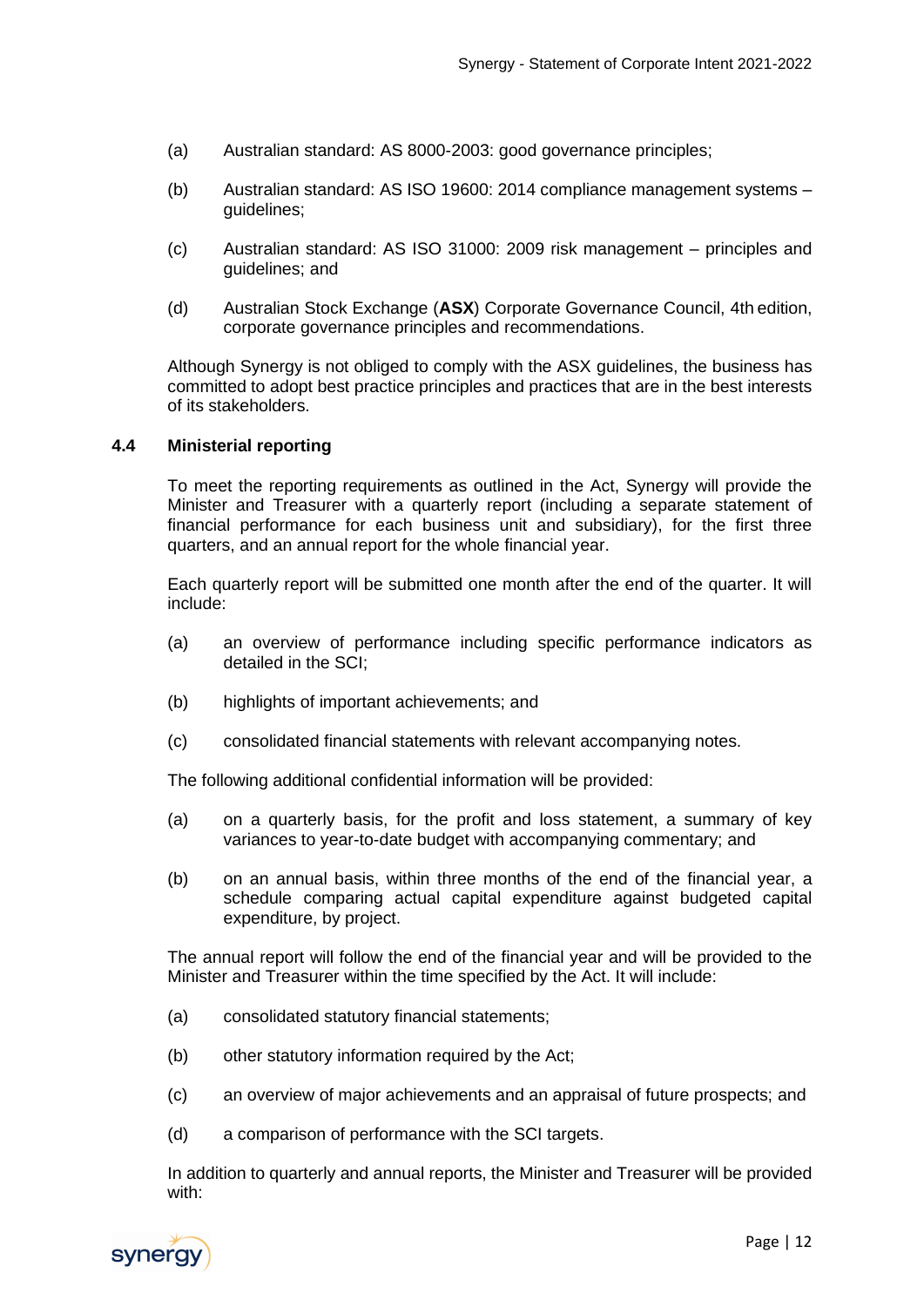- (a) an SDP and a one-year SCI;
- (b) a report on staff compliance with any board issued codes of conduct;
- (c) any information in Synergy's possession requested by the Minister;
- (d) quarterly overseas travel reports in accordance with Premiers Circular 2014/02; and
- (e) a six-monthly report on consultants engaged on contracts for services in accordance with Premier's Circular 2019/06.

In communicating with the Minister, a formal protocol has been developed with the Minister's office covering comprehensive communications with the Minister.

The protocol is consistent with the Act and seeks to ensure the Minister is provided with information that is factual, timely and reflects the best information available at the time. Consistent with the requirements of the Act, Synergy will consult the Minister on items of significant public interest.

#### **4.4.1 Matters agreed on between the Minister and board**

The Minister has sought the agreement of the board on several matters in 2020-21 which will also apply in 2021-22. These include consultation on board appointments, the development of Synergy's corporate strategy, the grandfathering of the Renewable Energy Buyback Scheme (**REBS**), Synergy's dividend commitments, the SDP and this SCI.

#### **4.5 Community service obligations**

Section 99(1) of the Act defines "community service obligations" as "obligations to perform functions or to meet performance targets that it is not in the commercial interests of the corporation concerned to perform or meet".

As a GTE, Synergy understands its obligations not only to its customers but to the Western Australian community at large.

Synergy is subject to several obligations that are not in its commercial interests. This includes (but is not limited to) the administration of concession and rebate payments to eligible electricity customers and administration of the payment of the net feed-in tariff (**FIT**) scheme to eligible solar PV owners, representing the shortfall in available rebate provided for by the State Government.

Synergy has and continues to receive subsidies on behalf of its customers across a range of social concessions and to facilitate other government policies to better manage the cost of electricity to residential and small business customers in the south west of Western Australia.

The State Government periodically approves a suite of operating subsidies to be provided to Synergy to fund it for cost shortfalls that it is currently unable to recover, as identified under the financial viability project. The payment is to be treated as a community service obligation to meet performance functions or to meet performance targets that are not in the commercial interest of the corporation.

The State Government supports those under financial hardship or on a concession through a range of subsidies. These range from the Western Australian Energy

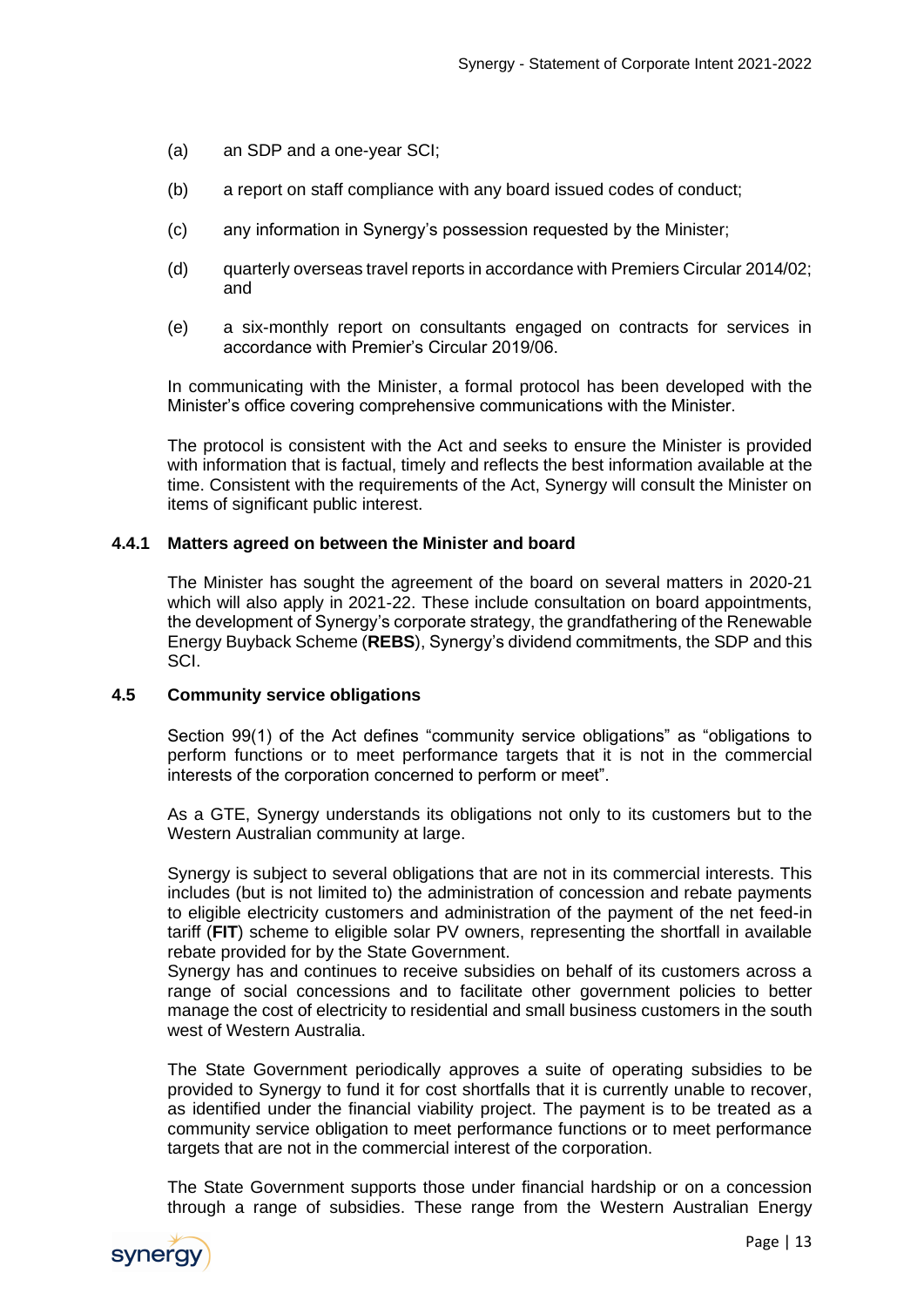Assistance Payment (WAEAP) to supporting eligible customers with dependent children, to waiving several fees and charges.

Subsidies administered by Synergy on behalf of the State Government:

| <b>Details of Payments (\$ million)</b>                                   | 2021-22 | 2022-23 | 2023-24 | 2024-25 |
|---------------------------------------------------------------------------|---------|---------|---------|---------|
| <b>SESH</b>                                                               | 2.0     | 2.0     | 1.0     |         |
| Hardship response                                                         | 1.7     | 1.7     | 1.7     | 1.7     |
| Project Symphony                                                          | 8.4     |         |         |         |
| DER aggregation and orchestration                                         | 5.0     |         |         |         |
| EV charging stations                                                      | 0.2     | 0.1     | 0.1     | 0.1     |
| Distinct project or program subsidies                                     | 17.3    | 3.8     | 2.8     | 1.8     |
| COVID-19 hardship response - \$600 Household<br><b>Electricity Credit</b> | 27.5    |         |         |         |
| Energy assistance payment (EAP)                                           | 75.9    | 78.0    | 80.6    | 83.3    |
| Dependent child rebate (DCR)                                              | 20.8    | 21.4    | 22.1    | 22.9    |
| Air conditioning rebate (ACR)                                             | 0.1     | 0.1     | 0.1     | 0.1     |
| Account establishment fee waiver (AEF)                                    | 1.1     | 1.1     | 1.1     | 1.1     |
| Late payment waiver (LPC)                                                 | 0.6     | 0.6     | 0.6     | 0.6     |
| Social concession subsidies                                               | 126.0   | 101.2   | 104.5   | 108.0   |
| System Security Transition Payment (SSTP)                                 | 98.7    | 82.4    | 76.9    | 57.4    |
| Renewable Energy Buyback Scheme (REBS)                                    | 39.0    | 35.6    | 33.5    | 30.2    |
| Distributed Energy Buyback Scheme (DEBS)                                  | 3.5     | 5.3     | 6.3     | 6.1     |
| Tariff equalisation contribution (TEC) recovery                           | 91.2    | 92.1    | 91.6    | 93.6    |
| Re-energisation fee recovery                                              | 1.4     | 1.1     | 0.9     | 0.7     |
| De-energisation fee recovery                                              | 2.1     | 1.8     | 1.5     | 1.3     |
| Paper-based bill fee recovery                                             | 1.8     | 1.8     | 1.8     | 1.8     |
| Over the counter (OTC) fee recovery                                       | 1.3     | 1.3     | 1.3     | 1.3     |
| Wholesale Electricity Market (WEM) reform                                 | 4.4     | 4.7     | 4.3     |         |
| <b>Financial viability project subsidies</b>                              | 243.4   | 226.1   | 218.2   | 192.4   |
| <b>Total operating subsidies</b>                                          | 386.7   | 331.1   | 325.4   | 302.2   |

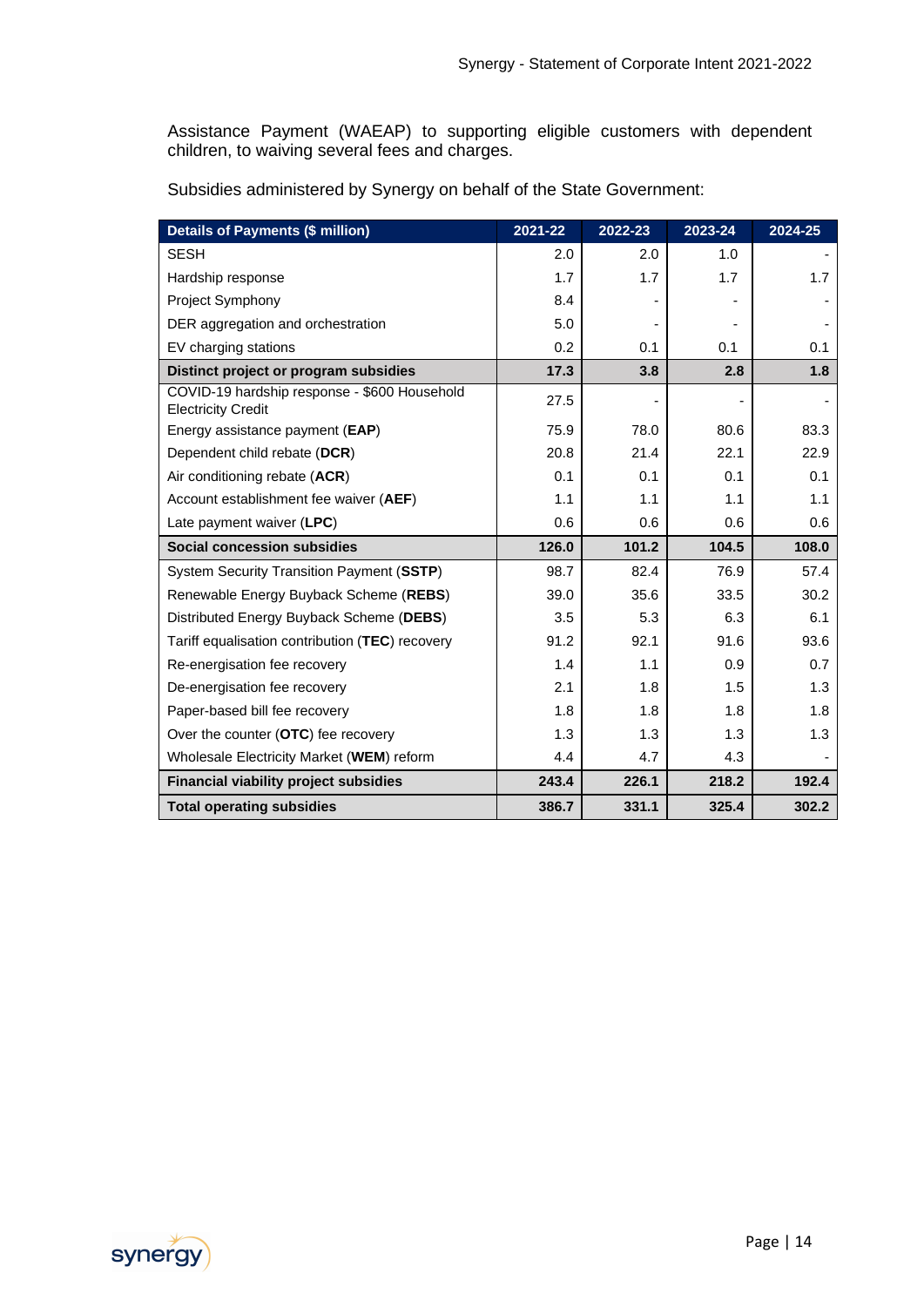Customers per subsidy (where applicable):

| <b>Number of Recipients</b>                     | 2021-22   | 2022-23   | 2023-24   | 2024-25   |
|-------------------------------------------------|-----------|-----------|-----------|-----------|
| Energy assistance payment ( <b>EAP</b> )        | 315,505   | 318,660   | 322,803   | 326,999   |
| Dependent child rebate (DCR)                    | 73,937    | 74,677    | 75,647    | 76,631    |
| Air conditioning rebate (ACR)                   | 330       | 333       | 338       | 342       |
| Account establishment fee waiver (AEF)          | 29,724    | 30,022    | 30,412    | 30,807    |
| Late payment waiver (LPC)                       | 68,434    | 69,118    | 70,017    | 70,927    |
| <b>Social Concession Subsidies</b>              | 487,930   | 492,810   | 499,217   | 505,706   |
| Renewable Energy Buyback Scheme (REBS)          | 279,178   | 254,544   | 239,757   | 216,385   |
| Distributed Energy Buyback Scheme (DEBS)        | 105,057   | 188,416   | 277,155   | 352,230   |
| Tariff equalisation contribution (TEC) recovery | 1,014,816 | 1,024,964 | 1,038,289 | 1,051,787 |
| Re-energisation fee recovery                    | 36,464    | 36,828    | 37,197    | 37,569    |
| De-energisation fee recovery                    | 47,018    | 47,488    | 47,963    | 48,443    |
| Paper-based bill fee recovery                   | 266,653   | 269,320   | 272,821   | 276,367   |
| Over the counter (OTC) fee recovery             | 121,785   | 123,003   | 124,602   | 126,222   |
| <b>Financial Viability Project Subsidies</b>    | 1,870,971 | 1,944,563 | 2,037,784 | 2,109,003 |
| <b>Total Operating Subsidies</b>                | 2,358,901 | 2,437,373 | 2,537,001 | 2,614,709 |

#### **4.6 Borrowings**

At 30 June 2021, Synergy's total debt was \$218 million. Synergy's debt position is forecast to increase to \$311 million by the end of the 2021-22 financial year.

#### **4.7 Pricing**

Synergy exclusively supplies non-contestable customers (those consuming less than 50 MWh/year) in the SWIS. Tariffs for these customers are regulated and are annually reviewed and set by the State Government.

Synergy also supplies some contestable customers (those consuming greater than 50 MWh/year) within the SWIS through either a regulated tariff, which is annually reviewed and set by the State Government, or on market-based contract terms.

Synergy's fees and charges are also annually reviewed and set by the State Government.

Synergy and DoT provide advice to the Minister and Treasurer, respectively, as part of the tariffs, fees and charges setting process.